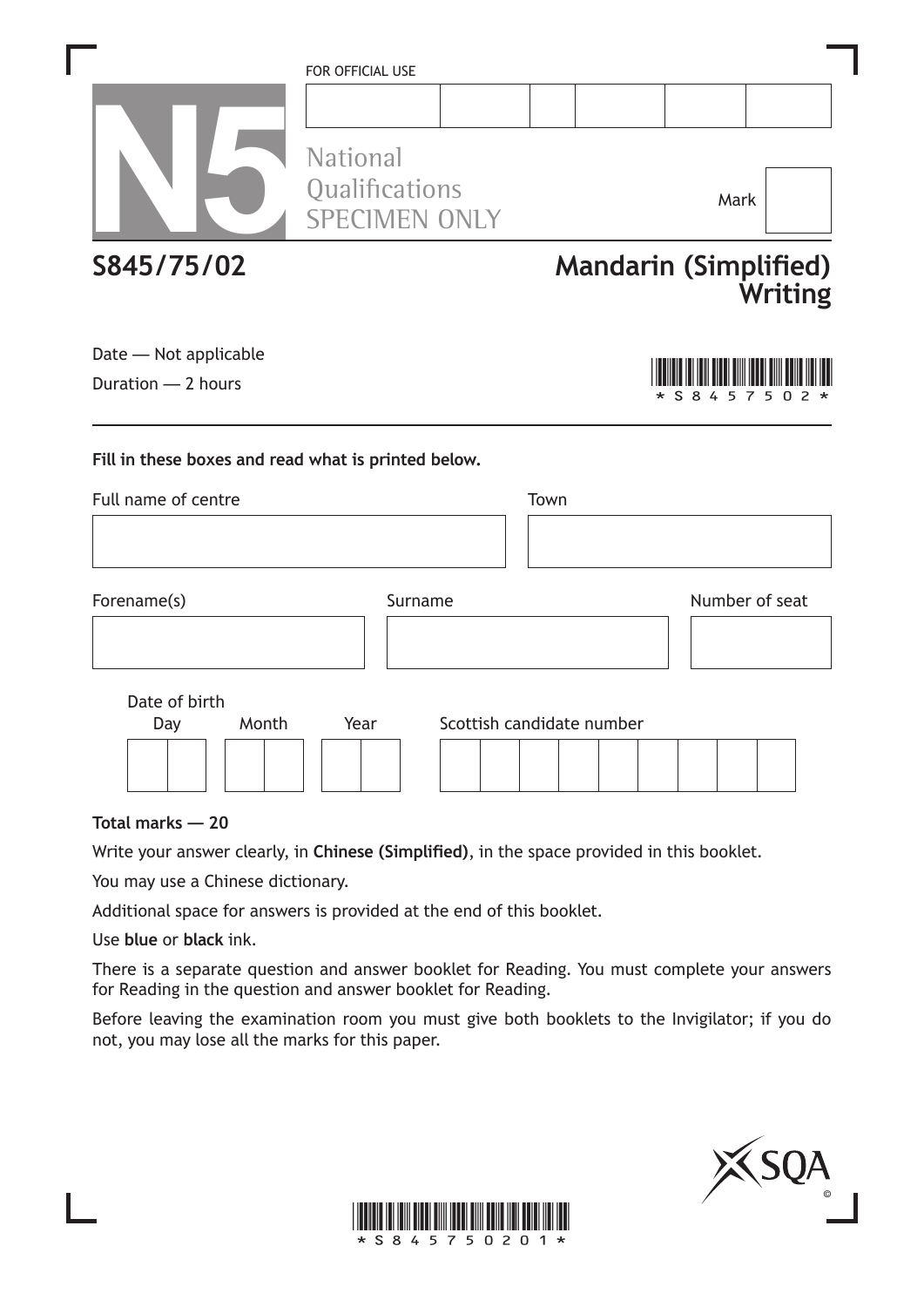**Total marks — 20**

DO NOT WRITE IN THIS MARGIN

You are preparing an application for the job advertised below and you write an e-mail in **Chinese (Simplified)** to the company.

本阳市体育文化用品商店国际部诚招两名暑期兼职售货员 要求有较强的交流能力 身体健康 会说流利的中文和英文 如有兴趣请提供以上信息,并发送到邮箱:

Info@benyangsports.com.cn

To help you to write your e-mail, you have been given the following checklist. You must include **all** of these points:

- Personal details (name, age, where you live)
- School/college/education experience until now
- Skills/interests you have which make you right for the job
- Related work experience
- Languages spoken
- Previous contacts with China

Use all of the above to help you write the e-mail in **Chinese (Simplified)**. The e-mail should be approximately 150–200 characters. You may use a Chinese dictionary.

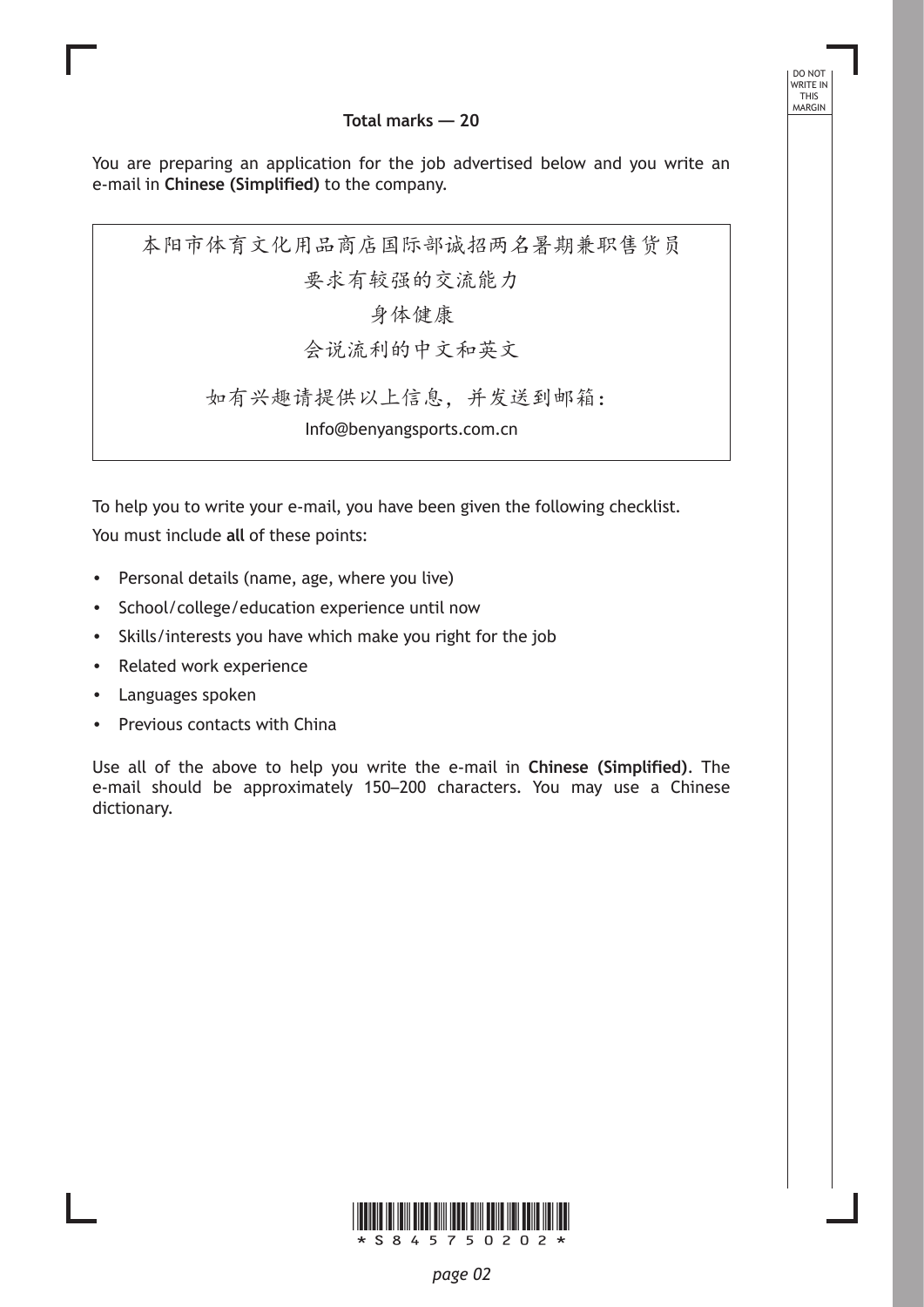

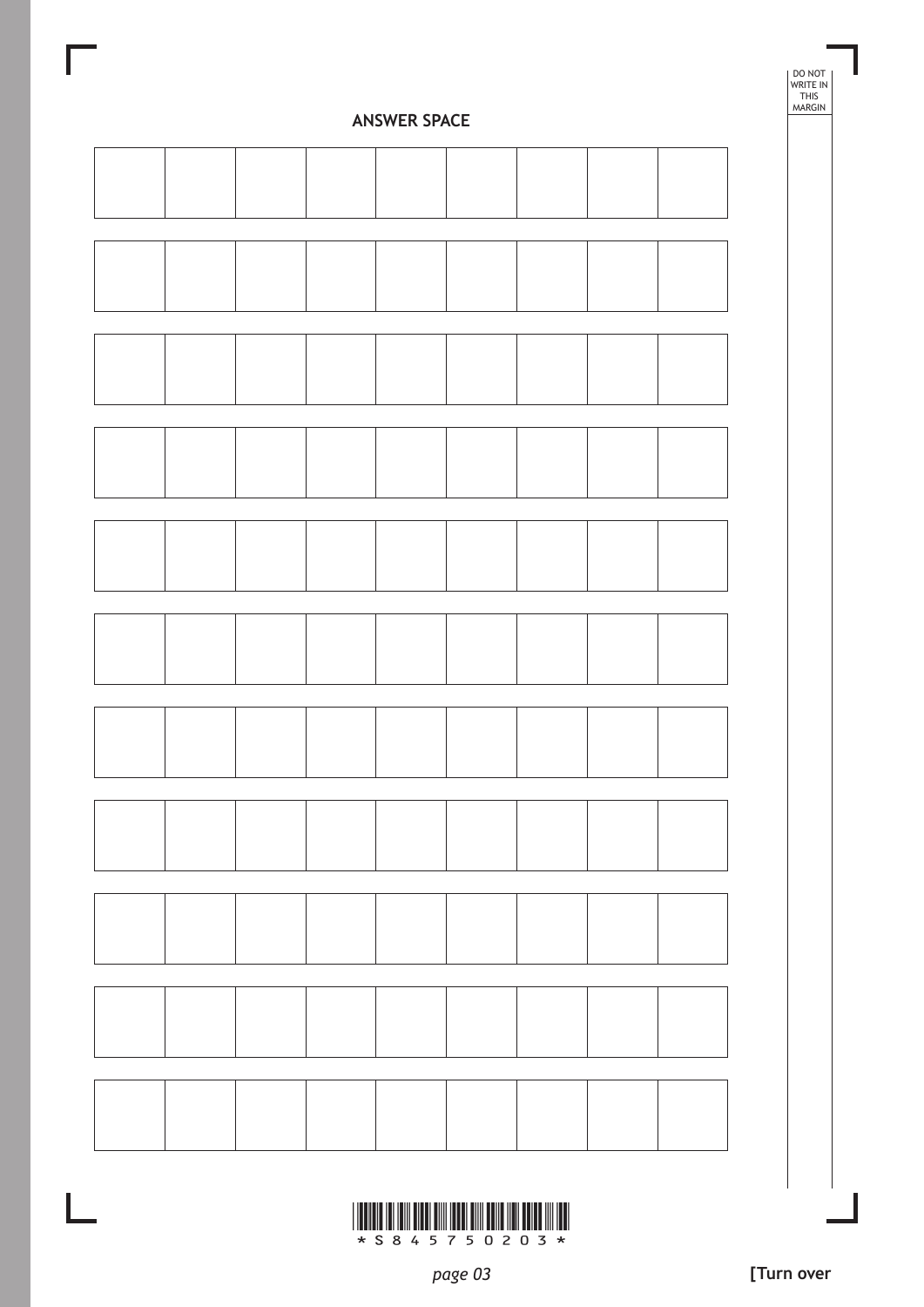

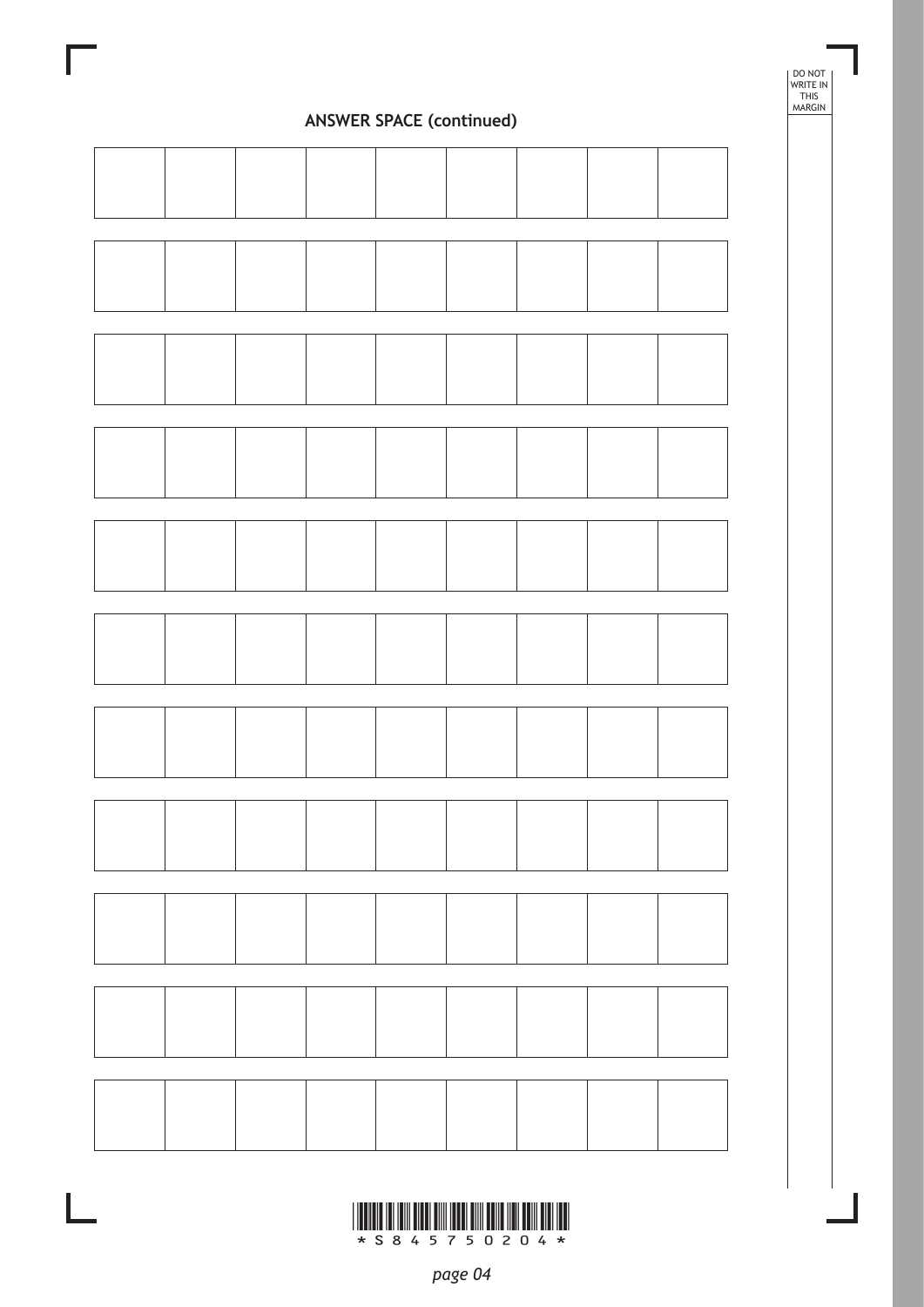

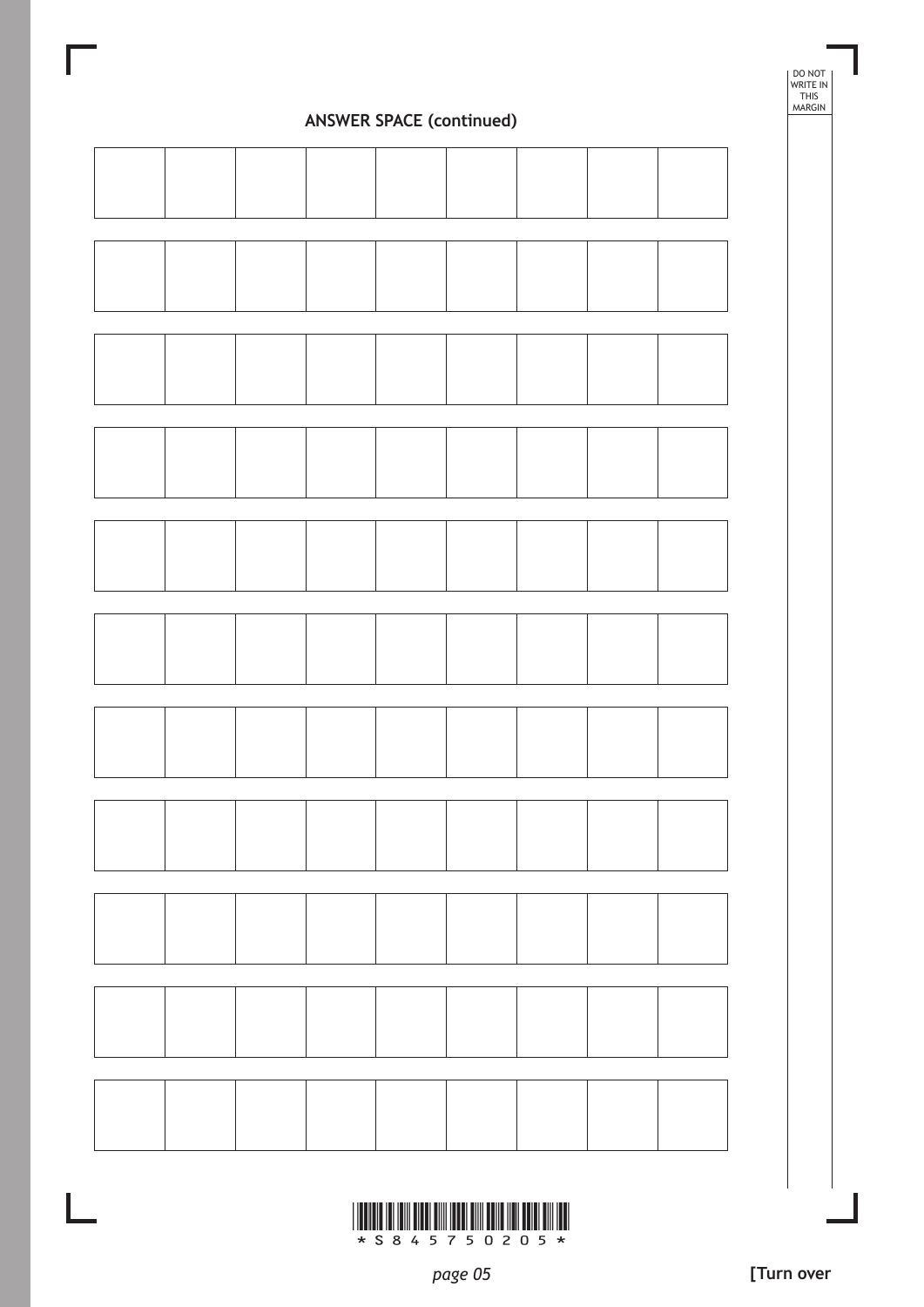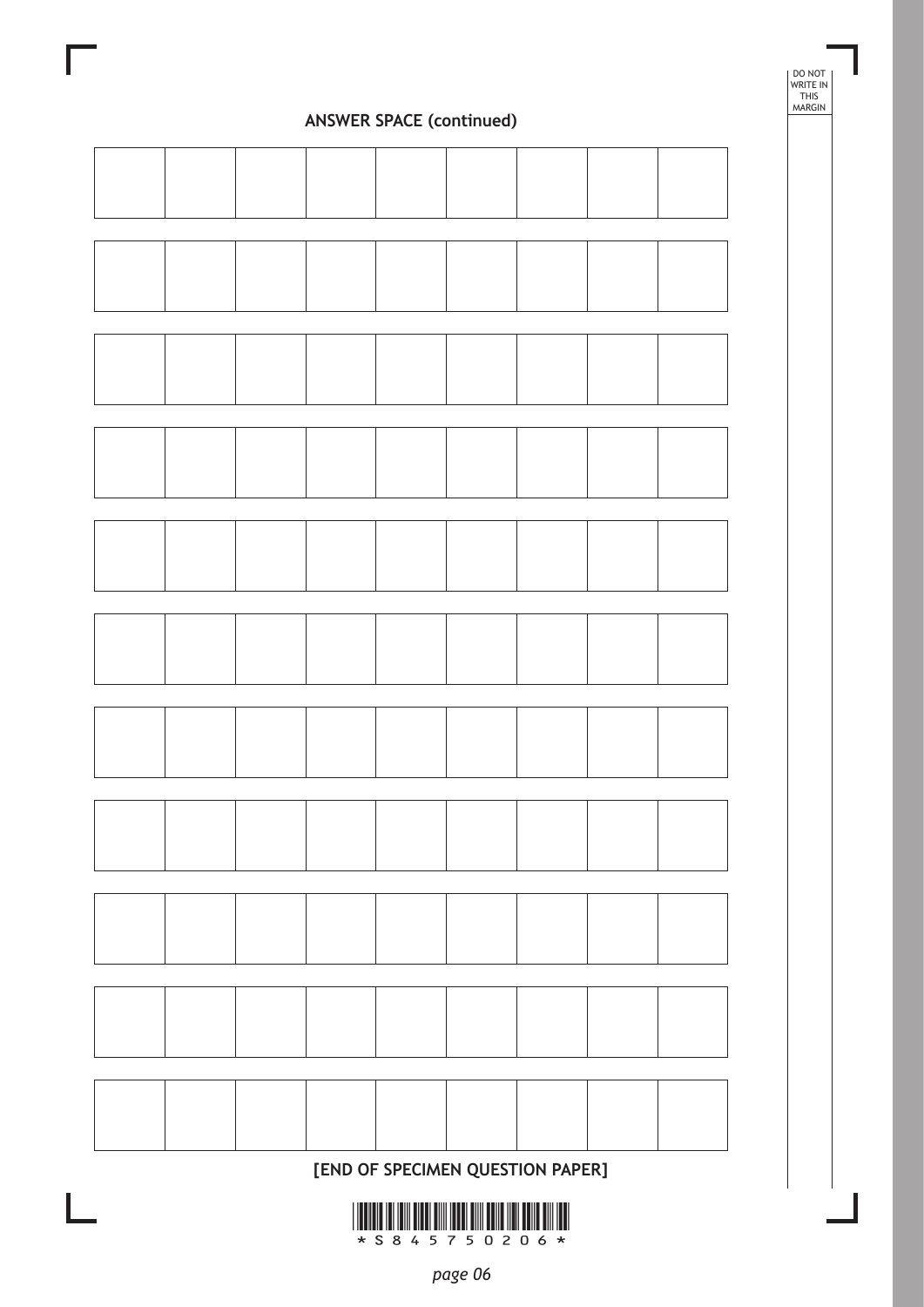#### **ADDITIONAL SPACE FOR ANSWERS**

DO NOT WRITE IN THIS MARGIN



I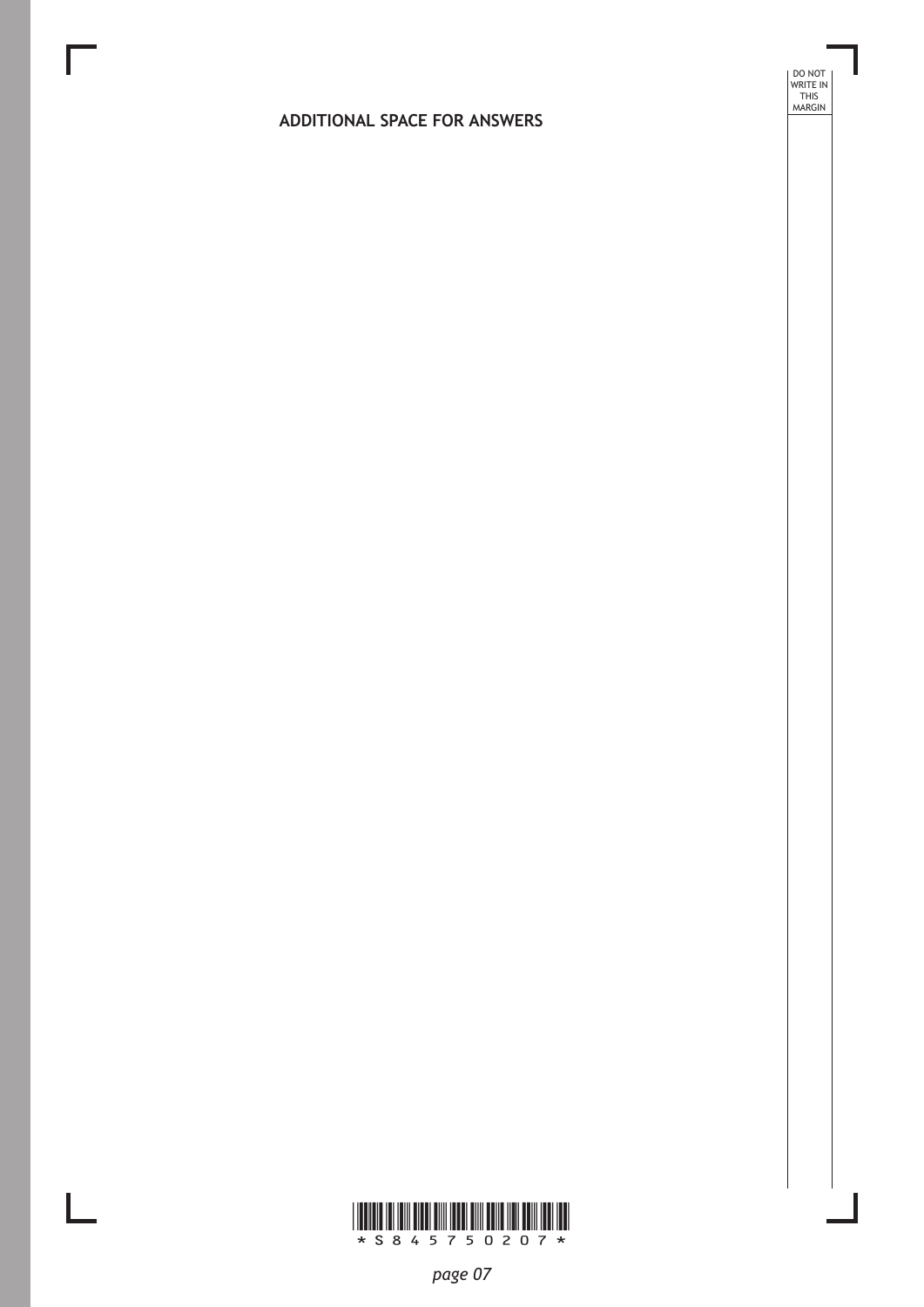#### **ADDITIONAL SPACE FOR ANSWERS**

DO NOT WRITE IN THIS MARGIN



 $\mathbb{R}^{\mathbb{Z}}$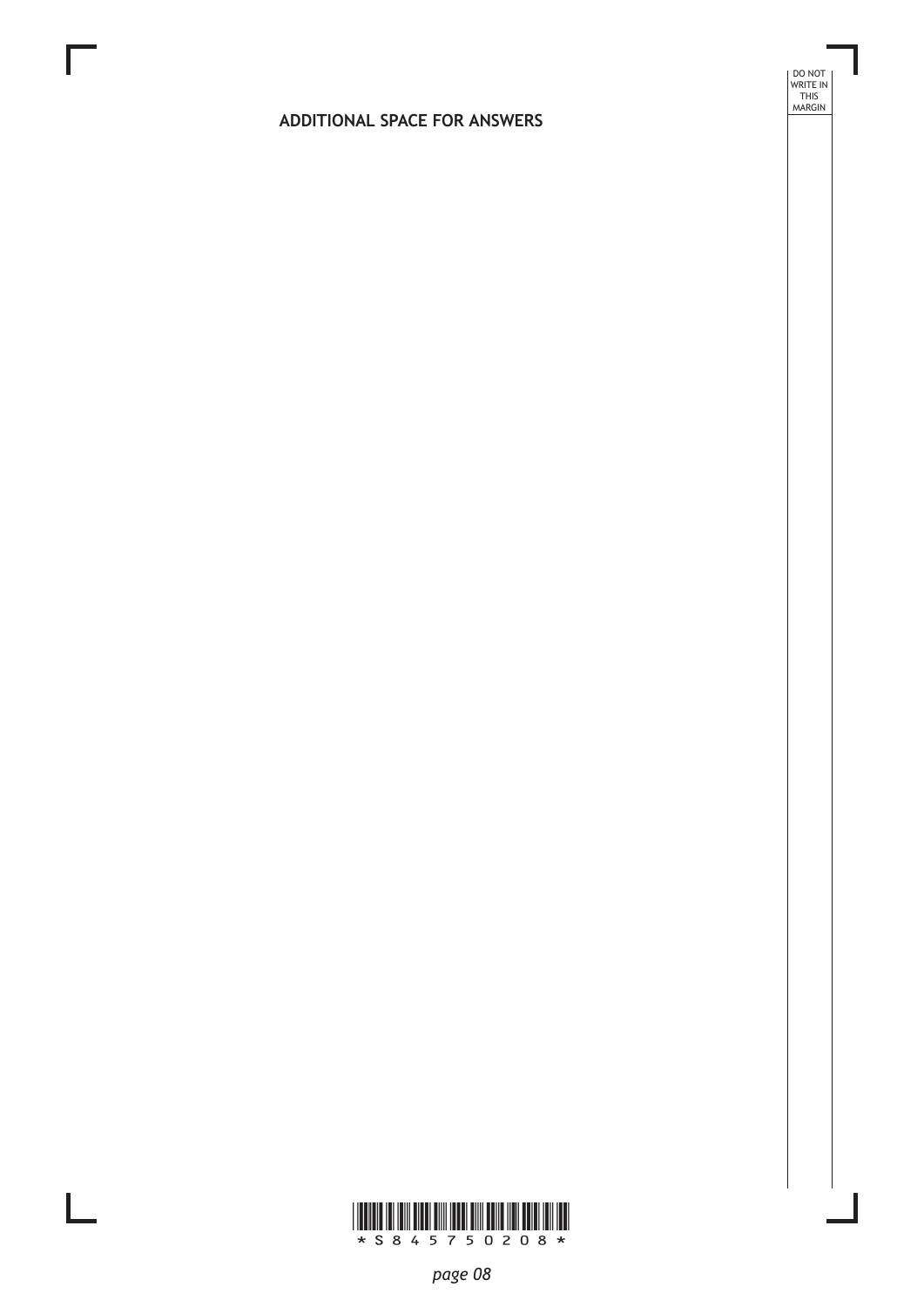

National **Oualifications** SPECIMEN ONLY

**S845/75/02 Mandarin (Simplified) Writing**

# Marking Instructions

These marking instructions have been provided to show how SQA would mark this specimen question paper.

The information in this publication may be reproduced to support SQA qualifications only on a non-commercial basis. If it is reproduced, SQA should be clearly acknowledged as the source. If it is to be used for any other purpose, written permission must be obtained from permissions@sqa.org.uk.

Where the publication includes materials from sources other than SQA (ie secondary copyright), this material should only be reproduced for the purposes of examination or assessment. If it needs to be reproduced for any other purpose it is the user's responsibility to obtain the necessary copyright clearance.

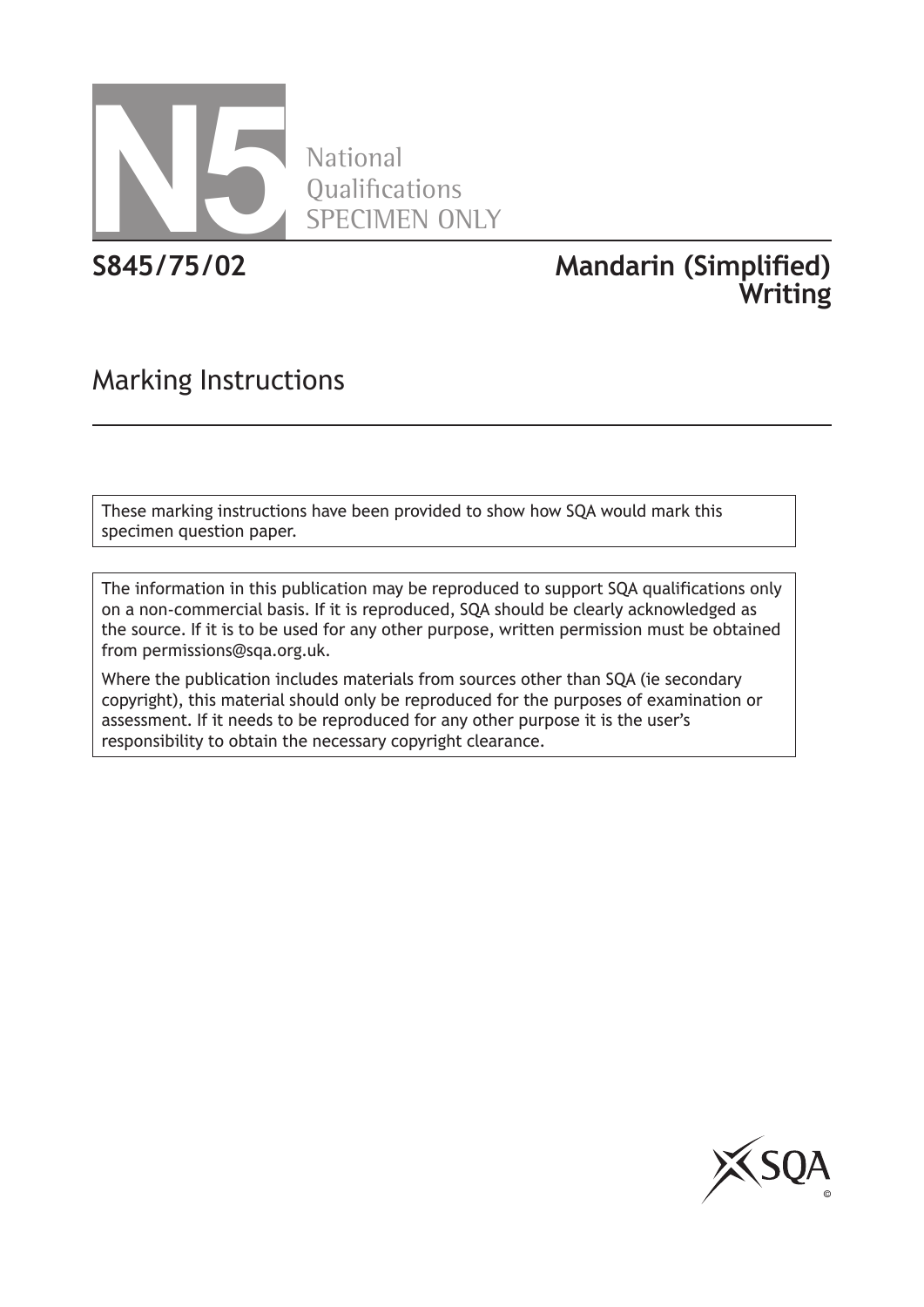#### **General marking principles for National 5 Mandarin (Simplified) Writing**

Task: E-mail application for a job in this country or abroad, including information specified in six bullet points.

#### Assessment process:

- **(a)** Candidates will write a piece of extended writing in the modern language by addressing six bullet points. These bullet points will follow on from a job-related scenario. The bullet points will cover the four contexts of society, learning, employability and culture to allow candidates to use and adapt learned material. The first four bullet points will be the same each year and the last two will change to suit the scenario. Candidates need to address these 'unpredictable bullet points' in detail to access the full range of marks.
- **(b)** With reference to *Content*, *Accuracy* and *Language* resource, assess the overall quality of the candidate's response and allocate it to a pegged mark. It is important to assess how candidates have addressed bullet points and detail in relation to this as highlighted in bold in *Content*.

| Category  | <b>Mark</b> | <b>Content</b>                                                                                                                                                                                                                                                                                                                                                                                                                                                        | <b>Accuracy</b>                                                                                                                                                                                                                                                                                                                                            | Language resource -<br>variety, range,<br><b>structures</b>                                                                                                                                                                                                                                                                                                                                                                                                                                                    |
|-----------|-------------|-----------------------------------------------------------------------------------------------------------------------------------------------------------------------------------------------------------------------------------------------------------------------------------------------------------------------------------------------------------------------------------------------------------------------------------------------------------------------|------------------------------------------------------------------------------------------------------------------------------------------------------------------------------------------------------------------------------------------------------------------------------------------------------------------------------------------------------------|----------------------------------------------------------------------------------------------------------------------------------------------------------------------------------------------------------------------------------------------------------------------------------------------------------------------------------------------------------------------------------------------------------------------------------------------------------------------------------------------------------------|
| Very good | 20          | The job advert has<br>been addressed in a<br>full and balanced<br>way. The candidate<br>uses detailed<br>language.<br>The candidate<br>addresses the advert<br>completely and<br>competently,<br>including information<br>in response to both<br>unpredictable bullet<br>points.<br>A range of verbs/verb<br>forms, tenses and<br>constructions is used.<br>Overall this comes<br>over as a competent,<br>well thought-out and<br>serious application<br>for the job. | The candidate<br>handles all aspects of<br>grammar and spelling<br>accurately, although<br>the language may<br>contain one or two<br>minor errors.<br>Where the candidate<br>attempts to use<br>language more<br>appropriate to<br>Higher, a slightly<br>higher number of<br>inaccuracies need not<br>detract from the<br>overall very good<br>impression. | The candidate is<br>comfortable with the<br>first person of the<br>verb and generally<br>uses a different verb<br>in each sentence.<br>Some modal verbs<br>and infinitives may<br>be used.<br>There is good use of<br>adjectives, adverbs<br>and prepositional<br>phrases and, where<br>appropriate, word<br>order. There may be<br>a range of tenses.<br>The candidate uses<br>co-ordinating<br>conjunctions and/or<br>subordinate clauses<br>where appropriate.<br>The language of the<br>e-mail flows well. |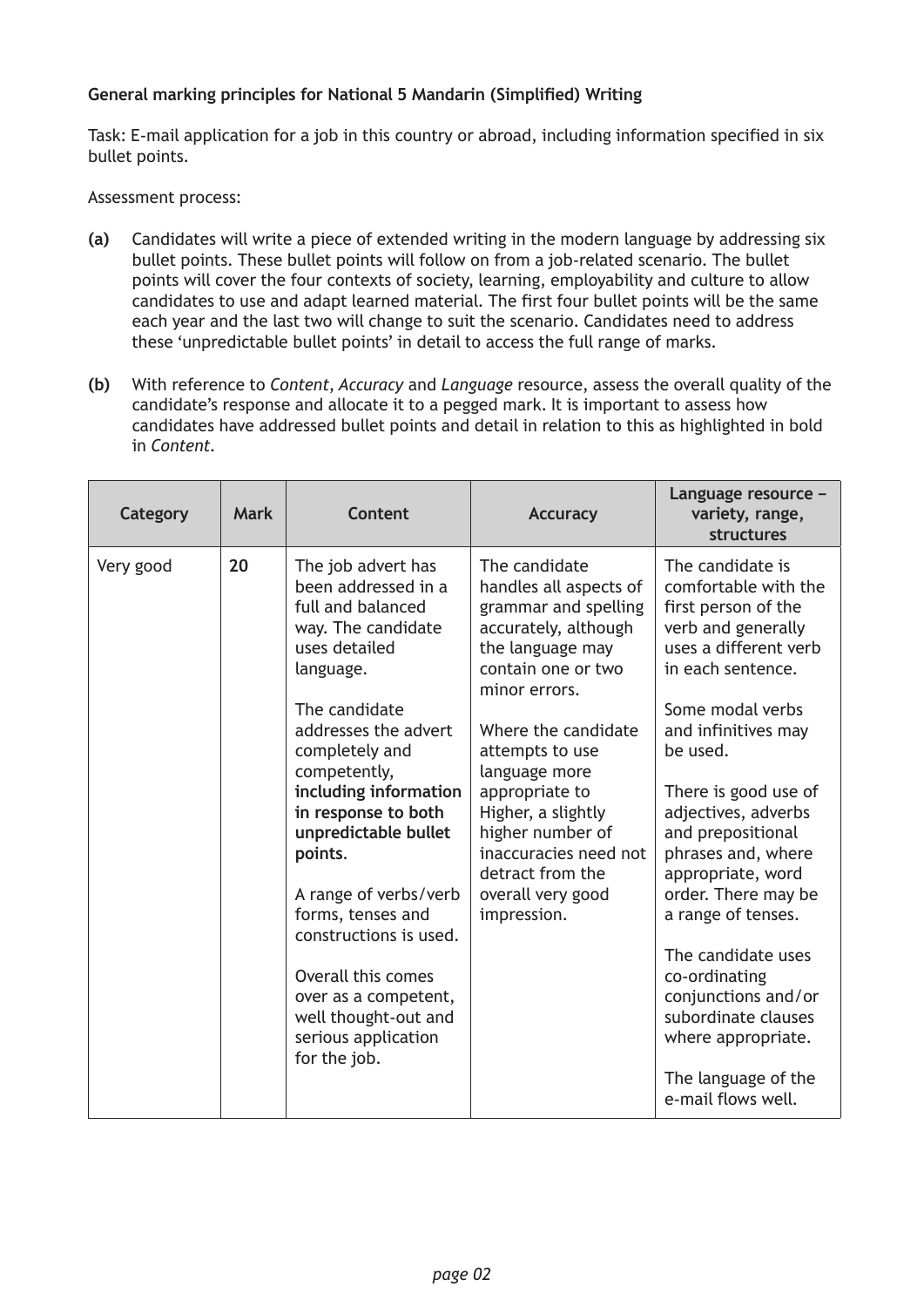| <b>Category</b> | <b>Mark</b> | <b>Content</b>                                                                                                                                                                                                                                                                                                                                                                                    | <b>Accuracy</b>                                                                                                                                                                                                                                                                                                                                                                                                                                                                                                                                            | Language resource -<br>variety, range,<br>structures                                                                                                                                                                                                                                                                                                                                                                                                           |
|-----------------|-------------|---------------------------------------------------------------------------------------------------------------------------------------------------------------------------------------------------------------------------------------------------------------------------------------------------------------------------------------------------------------------------------------------------|------------------------------------------------------------------------------------------------------------------------------------------------------------------------------------------------------------------------------------------------------------------------------------------------------------------------------------------------------------------------------------------------------------------------------------------------------------------------------------------------------------------------------------------------------------|----------------------------------------------------------------------------------------------------------------------------------------------------------------------------------------------------------------------------------------------------------------------------------------------------------------------------------------------------------------------------------------------------------------------------------------------------------------|
| Good            | 16          | The job advert has<br>been addressed<br>competently.<br>There is less evidence<br>of detailed language.<br>The candidate uses a<br>reasonable range of<br>verbs/verb forms.<br>Overall, the<br>candidate has<br>produced a genuine,<br>reasonably accurate<br>attempt at applying<br>for the specific job,<br>even though he/she<br>may not address one<br>of the unpredictable<br>bullet points. | The candidate<br>handles a range of<br>verbs fairly<br>accurately.<br>There are some<br>errors in spelling,<br>adjective endings<br>and, where relevant,<br>case endings. Use of<br>accents is less secure,<br>where appropriate.<br>Where the candidate<br>is attempting to use<br>more complex<br>vocabulary and<br>structures, these may<br>be less successful,<br>although basic<br>structures are used<br>accurately.<br>There may be one or<br>two examples of<br>inaccurate dictionary<br>use, especially in the<br>unpredictable bullet<br>points. | There may be<br>repetition of verbs.<br>There may be<br>examples of listing, in<br>particular when<br>referring to school/<br>college, experience,<br>without further<br>amplification.<br>There may be one or<br>two examples of a co-<br>ordinating<br>conjunction, but most<br>sentences are simple<br>sentences.<br>The candidate keeps<br>to more basic<br>vocabulary<br>particularly in<br>response to either or<br>both unpredictable<br>bullet points. |
| Satisfactory    | 12          | The job advert has<br>been addressed fairly<br>competently.<br>The candidate makes<br>limited use of<br>detailed language.<br>The language is fairly<br>repetitive and uses a<br>limited range of verbs<br>and fixed phrases, eg<br>I like, I go, I play.                                                                                                                                         | The verbs are<br>generally correct, but<br>may be repetitive.<br>There are quite a few<br>errors in other parts<br>of speech – gender of<br>nouns, cases,<br>singular/plural<br>confusion, for<br>instance.<br>Prepositions may be<br>missing eg $l$ go the<br>town.                                                                                                                                                                                                                                                                                       | The candidate copes<br>with the first and<br>third person of a few<br>verbs, where<br>appropriate.<br>A limited range of<br>verbs are used.<br>Sentences are basic<br>and mainly brief.<br>There is minimal use<br>of adjectives,<br>probably mainly after<br>is eg Chemistry is<br>interesting.                                                                                                                                                               |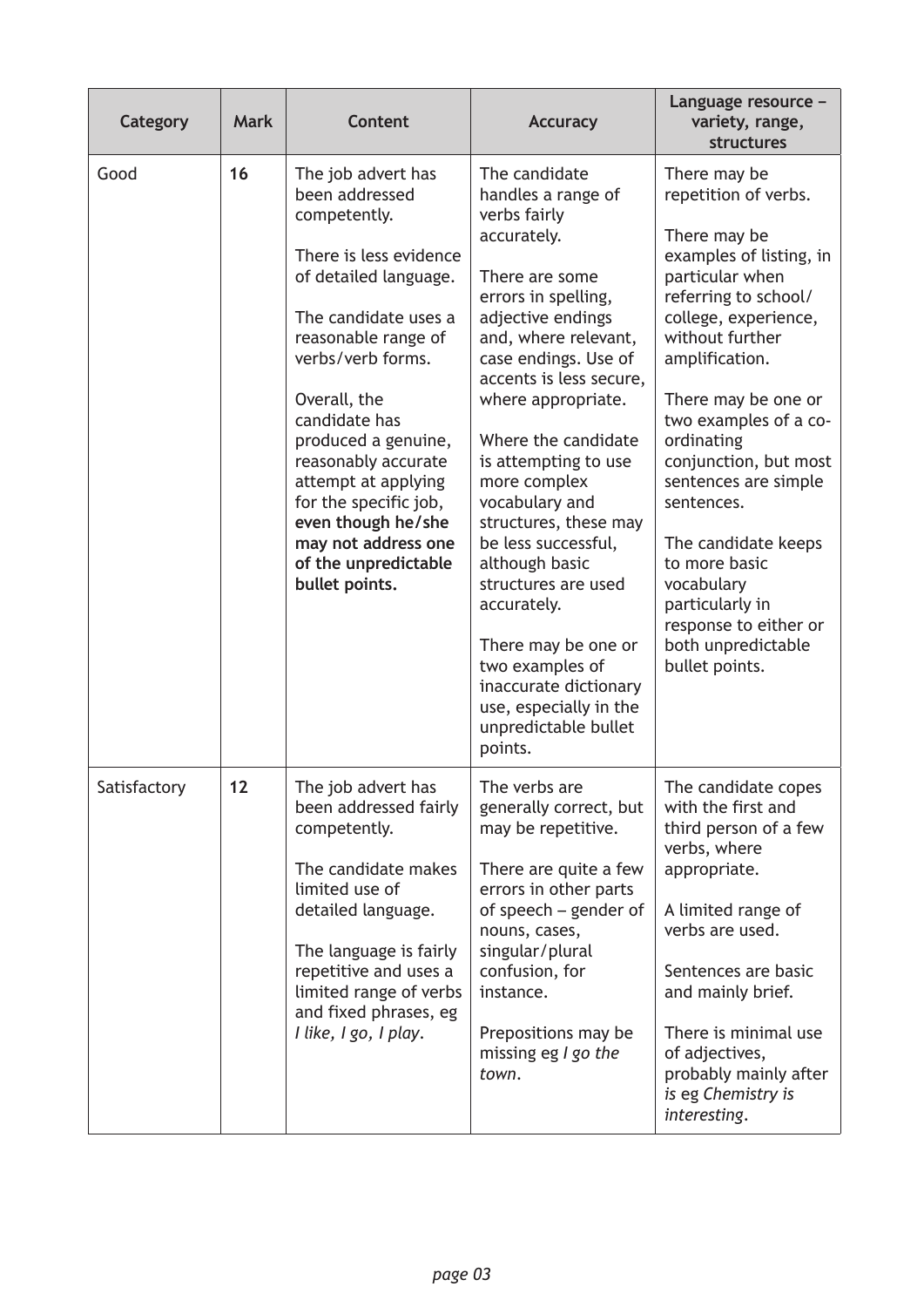| Category       | <b>Mark</b> | <b>Content</b>                                                                                                                                                                                                                                                                                                                                                                                                                                                                                         | <b>Accuracy</b>                                                                                                                                                                                                                                                                                                                                                                                             | Language resource -<br>variety, range,<br><b>structures</b>                                                                                                                                                                                                                                                       |
|----------------|-------------|--------------------------------------------------------------------------------------------------------------------------------------------------------------------------------------------------------------------------------------------------------------------------------------------------------------------------------------------------------------------------------------------------------------------------------------------------------------------------------------------------------|-------------------------------------------------------------------------------------------------------------------------------------------------------------------------------------------------------------------------------------------------------------------------------------------------------------------------------------------------------------------------------------------------------------|-------------------------------------------------------------------------------------------------------------------------------------------------------------------------------------------------------------------------------------------------------------------------------------------------------------------|
|                |             | The candidate copes<br>fairly well with areas<br>of personal details,<br>education, skills,<br>interests and work<br>experience but does<br>not deal fully with<br>the two<br>unpredictable bullet<br>points and indeed<br>may not address<br>either or both of the<br>unpredictable bullet<br>points.<br>On balance however<br>the candidate has<br>produced a<br>satisfactory job<br>application in the<br>specific language.                                                                        | Overall, there is more<br>correct than<br>incorrect.                                                                                                                                                                                                                                                                                                                                                        | The candidate has a<br>weak knowledge of<br>plurals.<br>There may be several<br>spelling errors eg<br>reversal of vowel<br>combinations.                                                                                                                                                                          |
| Unsatisfactory | 8           | The job advert has<br>been addressed in an<br>uneven manner and/<br>or with insufficient<br>use of detailed<br>language.<br>The language is<br>repetitive, eg I like, I<br>go, I play may feature<br>several times.<br>There may be little<br>difference between<br>Satisfactory and<br>Unsatisfactory.<br>Either or both of the<br>unpredictable bullet<br>points may not have<br>been addressed.<br>There may be one<br>sentence which is not<br>intelligible to a<br>sympathetic native<br>speaker. | Ability to form tenses<br>is inconsistent.<br>There are errors in<br>many other parts of<br>speech $-$ gender of<br>nouns, cases,<br>singular/plural<br>confusion, for<br>instance.<br>Several errors are<br>serious, perhaps<br>showing mother<br>tongue interference.<br>The detail in the<br>unpredictable bullet<br>points may be very<br>weak.<br>Overall, there is more<br>incorrect than<br>correct. | The candidate copes<br>mainly only with the<br>personal language<br>required in bullet<br>points 1 and 2.<br>The verbs "is" and<br>"study" may also be<br>used correctly.<br>Sentences are basic.<br>An English word may<br>appear in the writing.<br>There may be an<br>example of serious<br>dictionary misuse. |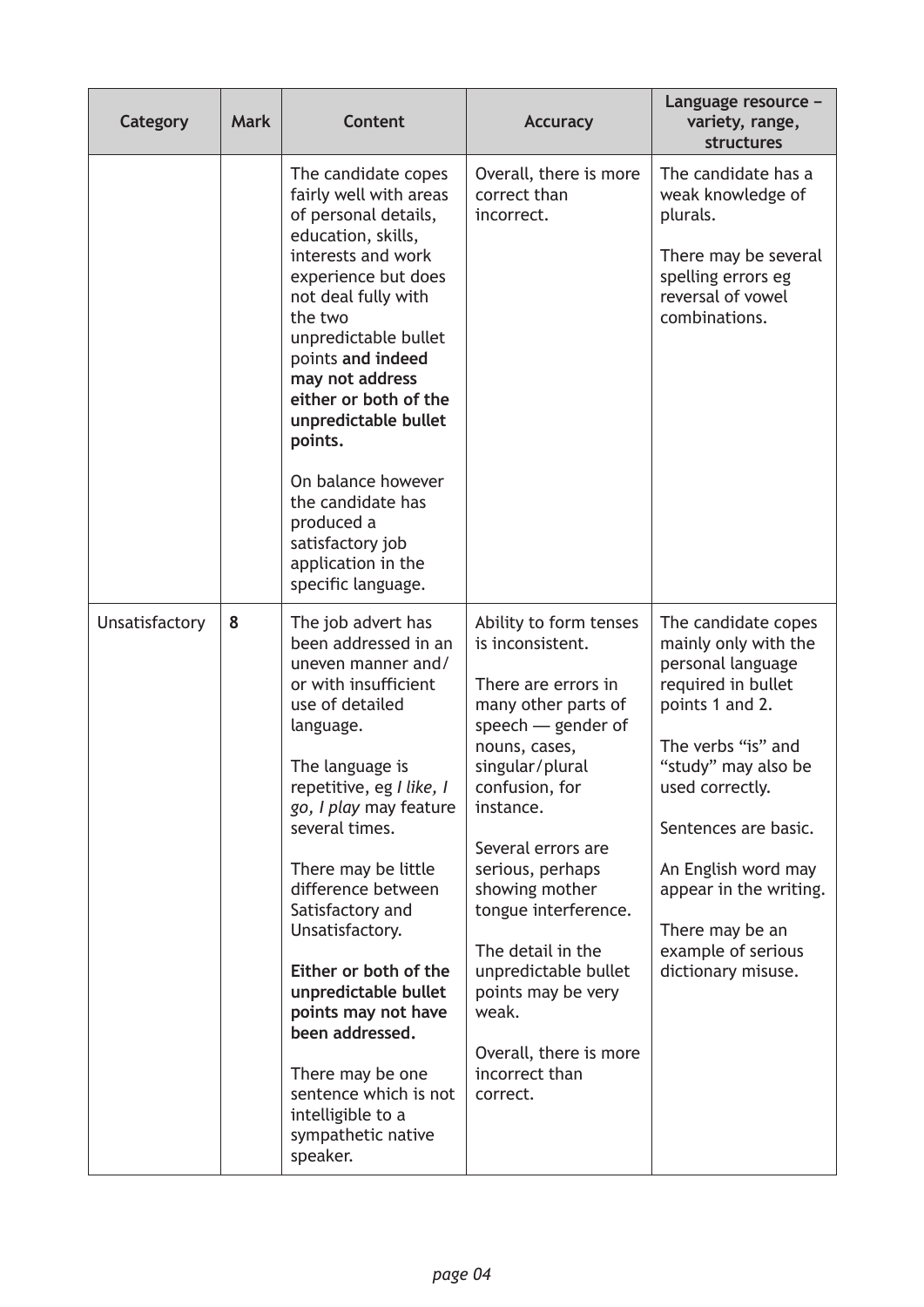| Category  | <b>Mark</b>             | <b>Content</b>                                                                                                                                                                                                                                                                                                                                   | <b>Accuracy</b>                                                                                                                                                                                                                                                                           | Language resource -<br>variety, range,<br>structures                                                                                                                                                                                                                                                                                                                                                                                                            |
|-----------|-------------------------|--------------------------------------------------------------------------------------------------------------------------------------------------------------------------------------------------------------------------------------------------------------------------------------------------------------------------------------------------|-------------------------------------------------------------------------------------------------------------------------------------------------------------------------------------------------------------------------------------------------------------------------------------------|-----------------------------------------------------------------------------------------------------------------------------------------------------------------------------------------------------------------------------------------------------------------------------------------------------------------------------------------------------------------------------------------------------------------------------------------------------------------|
| Poor      | $\overline{\mathbf{4}}$ | The candidate has<br>had considerable<br>difficulty in<br>addressing the job<br>advert. There is little<br>evidence of the use<br>of detailed language.<br>Three or four<br>sentences may not be<br>understood by a<br>sympathetic native<br>speaker.<br>Either or both of the<br>unpredictable bullet<br>points may not have<br>been addressed. | Many of the verbs are<br>incorrect.<br>There are many<br>errors in other parts<br>of speech - personal<br>pronouns, gender of<br>nouns, cases,<br>singular/plural<br>confusion,<br>prepositions, for<br>instance.<br>The language is<br>probably inaccurate<br>throughout the<br>writing. | The candidate cannot<br>cope with more than<br>one or two basic<br>verbs.<br>The candidate<br>displays almost no<br>knowledge of the<br>present tense of<br>verbs.<br>Verbs used more than<br>once may be written<br>differently on each<br>occasion.<br>Sentences are very<br>short.<br>The candidate has a<br>very limited<br>vocabulary.<br>Several English words<br>may appear in the<br>writing.<br>There are examples<br>of serious dictionary<br>misuse. |
| Very poor | $\mathbf 0$             | The candidate is<br>unable to address the<br>job advert.<br>The two<br>unpredictable bullet<br>points may not have<br>been addressed.<br>Very little is<br>intelligible to a<br>sympathetic native<br>speaker.                                                                                                                                   | Virtually nothing is<br>correct.                                                                                                                                                                                                                                                          | The candidate may<br>only cope with the<br>verbs to have and to<br>be.<br>Very few words are<br>written correctly in<br>the modern language.<br>English words are<br>used.<br>There may be several<br>examples of mother<br>tongue interference.<br>There may be several<br>examples of serious<br>dictionary misuse.                                                                                                                                           |

### **[END OF SPECIMEN MARKING INSTRUCTIONS]**